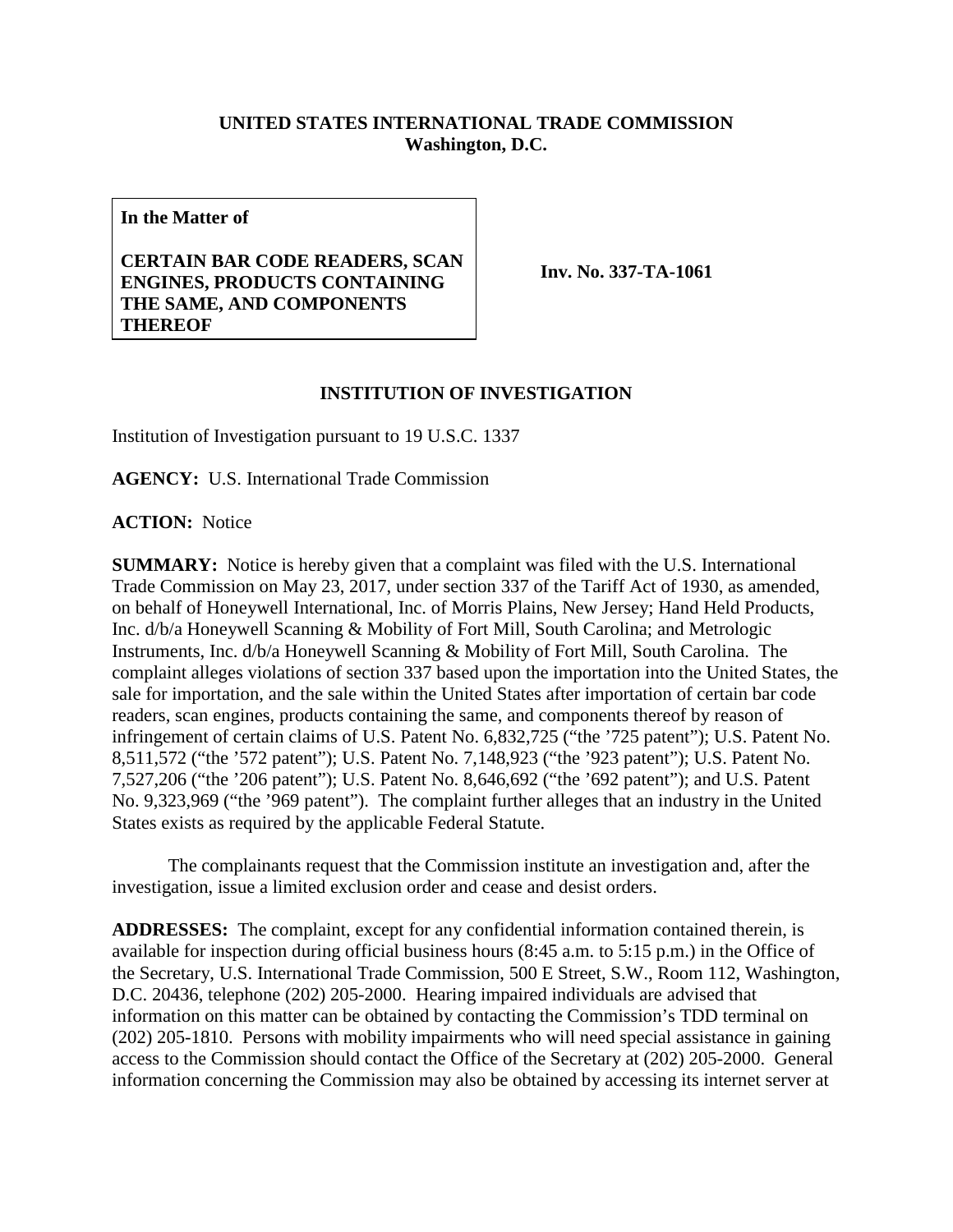[https://www.usitc.gov.](https://www.usitc.gov/) The public record for this investigation may be viewed on the Commission's electronic docket (EDIS) at [https://edis.usitc.gov.](https://edis.usitc.gov/)

**FOR FURTHER INFORMATION CONTACT:** Katherine Hiner, the Office of Docket Services, U.S. International Trade Commission, telephone (202) 205-1802.

## **SUPPLEMENTARY INFORMATION:**

**AUTHORITY:** The authority for institution of this investigation is contained in section 337 of the Tariff Act of 1930, as amended, 19 U.S.C. 1337 and in section 210.10 of the Commission's Rules of Practice and Procedure, 19 C.F.R. 210.10 (2017).

**SCOPE OF INVESTIGATION:** Having considered the complaint, the U.S. International Trade Commission, on June 21, 2017, **ORDERED THAT** –

(1) Pursuant to subsection (b) of section 337 of the Tariff Act of 1930, as amended, an investigation be instituted to determine whether there is a violation of subsection (a)(1)(B) of section 337 in the importation into the United States, the sale for importation, or the sale within the United States after importation of certain bar code readers, scan engines, products containing the same, and components thereof by reason of infringement of one or more of claims 1 and 4-6 of the '725 patent; claims 1-4, and 6-10 of the '572 patent; claims 1-6, 8, 10-12, and 19-33 of the '923 patent; claims 1, 3, 6-11, 14, 17-20, 23, and 26-28 of the '206 patent; claims 1-3, 5, 7-12, 14, 16-20, 22, 24-27, 30, and 32 of the '692 patent; and claims 1-3, 5, 6, 8-11, and 13 of the '969 patent; and whether an industry in the United States exists as required by subsection (a)(2) of section 337;

(2) For the purpose of the investigation so instituted, the following are hereby named as parties upon which this notice of investigation shall be served:

(a) The complainants are:

Honeywell International, Inc. 115 Tabor Road Morris Plains, NJ 07950

Hand Held Products, Inc. d/b/a Honeywell Scanning & Mobility 9680 Old Bailes Road Fort Mill, SC 29707

Metrologic Instruments, Inc. d/b/a Honeywell Scanning & Mobility 9680 Old Bailes Road Fort Mill, SC 29707